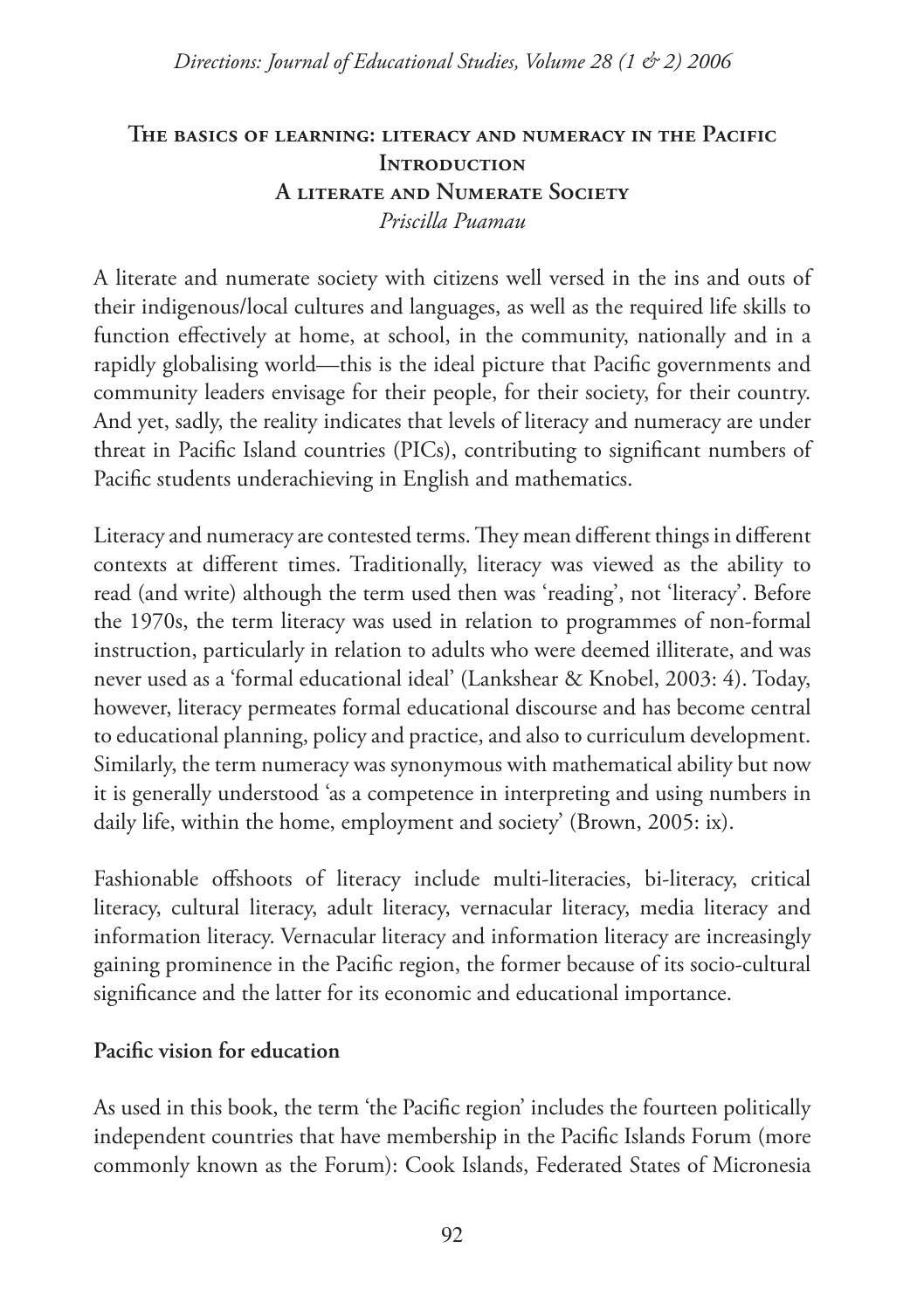### *Directions: Journal of Educational Studies, Volume 28 (1 & 2) 2006*

(FSM), Fiji, Kiribati, Marshall Islands, Nauru, Niue, Palau, Papua New Guinea (PNG), Samoa, Solomon Islands, Tonga, Tuvalu and Vanuatu. Tokelau is included as the fifteenth country—it is in the process of achieving self-government in free association with New Zealand.

The Forum Ministers for Education met in New Zealand in May 2001, as directed by Forum leaders of government at their meeting in Palau in November 1999, to consider issues of human resource development, particularly the delivery of basic education in the Pacific region. The *Forum Basic Education Action Plan (FBEAP),*  developed at this meeting, has the following as the vision and goals for education in the Pacific:

#### *Vision*

Basic education as the fundamental building block for society should engender the broader life skills that lead to social cohesion and provide the foundations for vocational callings, higher education and life long learning. These when combined with enhanced employment opportunities create a higher level of personal and societal security and development.

Forum members recognised that development of basic education takes place in the context of commitments to the world community and meeting the new demands of the global economy, which should be balanced with the enhancement of their own distinctive Pacific values, morals, social, political, economic and cultural heritages, and reflect the Pacific's unique geographical context.

#### *Goals*

To achieve universal and equitable educational participation and achievement. To ensure access and equity and improve quality and outcomes. (Pacific Islands Forum Secretariat, 2001: 1-2)

The Ministers for Education noted, amongst other things, that weaknesses in education systems include low basic literacy and numeracy achievements. While basic education means different things in different contexts, the Forum Ministers for Education have identified basic education as all educational provision: early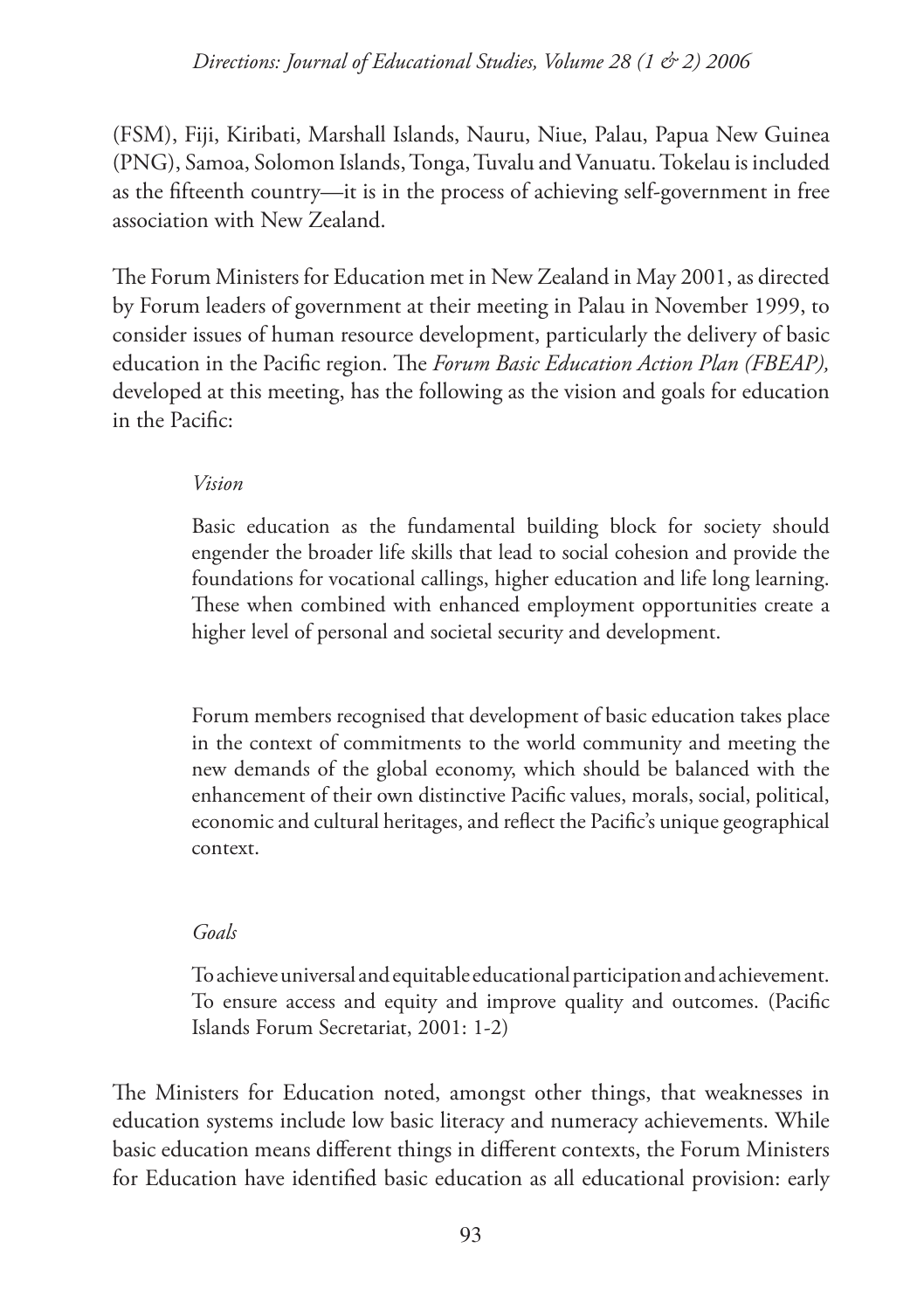childhood education, primary education, secondary education, and technical and vocational education and training (TVET) in both the formal and non-formal sectors—everything except tertiary and adult education.

Implicit in the vision and goals as articulated by Pacific Ministers for Education is the need to get the basics done properly—at all levels of schooling, but particularly in the early years of schooling. Literacy and numeracy are inextricably intertwined at all levels of school curricula. And it is important that children and youths are grounded well in the skills and knowledge that will enable them to succeed at each level, including the functional mastery of reading and writing, and competency in using numbers.

# **The PRIDE Project**

The PRIDE1 Project, an initiative of the Forum Ministers for Education, was designed to implement the Pacific vision for education encapsulated in FBEAP. Implementation of this project began in 2004 and is expected to end in 2009. Its overall objective is:

To expand opportunities for children and youth to acquire the values, knowledge and skills that will enable them to actively participate in the social, spiritual, economic and cultural development of their communities and to contribute positively to creating sustainable futures (www.usp.ac.fj/pride).

The Project seeks to strengthen the capacity of each of the 15 countries identified above to deliver quality education through both formal and non-formal means in order to achieve its objective. The development of strategic plans for education in each country that blend the best global approaches with local values and ways of thinking is the expected key outcome. Support for the implementation of these national strategic plans is provided by the Project. Sharing of best practice and experience amongst countries is also an important project outcome, evidenced through the development of an online resource centre (see www.paddle.usp.  $ac.f.$ 

<sup>1</sup>. PRIDE is an acronym for the Pacific Regional Initiatives for the Delivery of basic Education, a project funded by the EU and NZAID and implemented by the University of the South Pacific. More information is available on http://www.usp.ac.fj/pride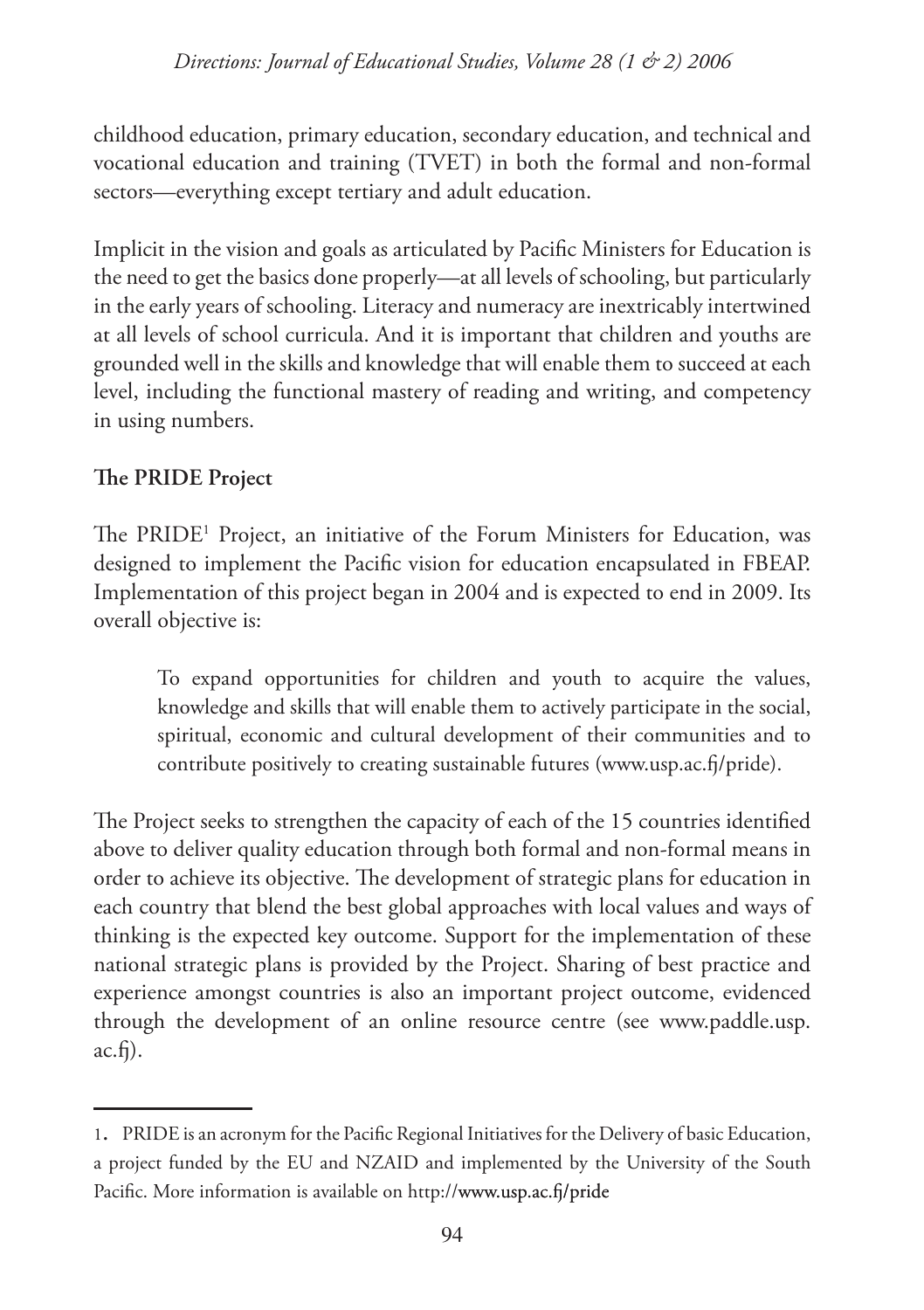### *Directions: Journal of Educational Studies, Volume 28 (1 & 2) 2006*

In relation to literacy and numeracy, the PRIDE Project Benchmarks (see www. usp.ac.fj/pride), a key document that contains 11 benchmarks used to review national education strategic plans, articulates benchmark 2 as 'skills for life and work locally, regionally, and globally'. The principle states:

The Plan contains strategies for the systematic teaching and learning of literacy, numeracy, ICT, vernacular and English languages, together with life and work preparation skills, within a balanced curriculum framework, to equip all students to take their place, with ease and confidence, in their local communities, regional context, and global world (The PRIDE Project, 2007:2).

Indicators include:

- Clear statements of curriculum outcomes in the teaching and learning of literacy, numeracy, and vernacular and English languages across all levels and integrated across all learning areas. •
- Clear statement on strategies for the development of life and work preparation skills, including TVET programs. •
- Clear statement of promotion and incorporation of information literacy across the curriculum and supported by properly equipped and resourced libraries and learning centres to ensure access to and use of quality information. •
- Clear statement on the integration of ICT in teaching and learning. (The PRIDE Project, 2007: 2) •

Many Pacific countries have placed an emphasis on a proper grounding in literacy (in both English and the vernacular) and numeracy (or mathematics) in their national education plans and/or curriculum frameworks. Two examples will suffice. In the Cook Islands, one of the ten strategic directions in the Cook Islands Ministry of Education five-year strategic plan (2002-2006) is 'strengthening literacy and numeracy, particularly at pre-school and primary level' by developing, testing, using and monitoring strategies for effective learning (Cook Islands Ministry of Education, 2002: 11). Similarly, in Palau, priority number one has been identified as: 'Improving all aspects of the quality of education and ensuring excellence of all so that recognized and measurable learning outcomes are achieved by all, especially in literacy, numeracy, and essential life skills' (Palau Ministry of Education, 2003: 12).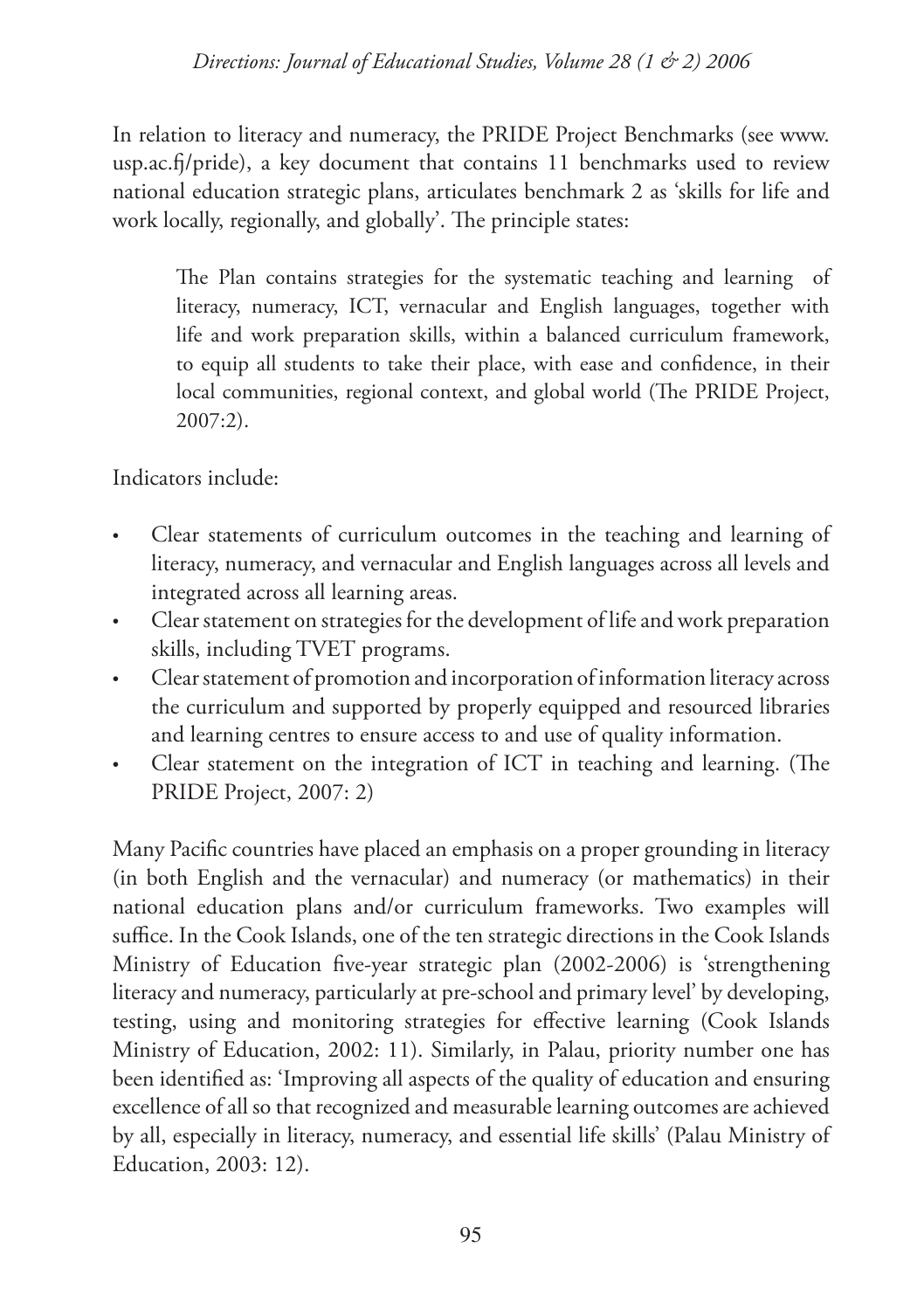## **The fifth PRIDE regional workshop**

To illustrate the importance placed on the teaching and learning of literacy and numeracy the PRIDE Project Steering Committee, made up of directors or permanent secretaries of education from its 15 participating countries and representatives from donor agencies, the Forum Secretariat, the University of the South Pacific (USP) and NGOs, at its 2005 meeting endorsed literacy and numeracy as a regional workshop topic for the following year.

The 5th PRIDE Project regional workshop was held in Tonga in May 2006. It was attended by senior curriculum and teacher professional development officers responsible for curriculum development and delivery in the fields of literacy (both English and vernacular) and mathematics at the primary level from 15 Pacific countries.

The aim of the workshop was to engage participants in the process of reconceptualising the way literacy (both English and vernacular) and numeracy is thought about and practised in their own country, and in the region. Part of the process required reflecting on global developments in these areas and examining the implications for the Pacific. The notion of syncretising the best of the contemporary global with the best of the local was central to the workshop.

Specifically, the workshop:

- explored contemporary global thinking about literacy and numeracy •
- examined the implications of these new ideas for the Pacific •
- reconceptualised the way literacy and numeracy are thought about and practised in schools, especially from the perspective of local cultures, languages and epistemologies •
- discussed literacy and numeracy issues facing curriculum developers and teachers and identified ways to deepen their awareness and understanding of contemporary theorising in these areas •
- recommended strategies that will help to revitalise the development and delivery of literacy and numeracy programmes in each country. •